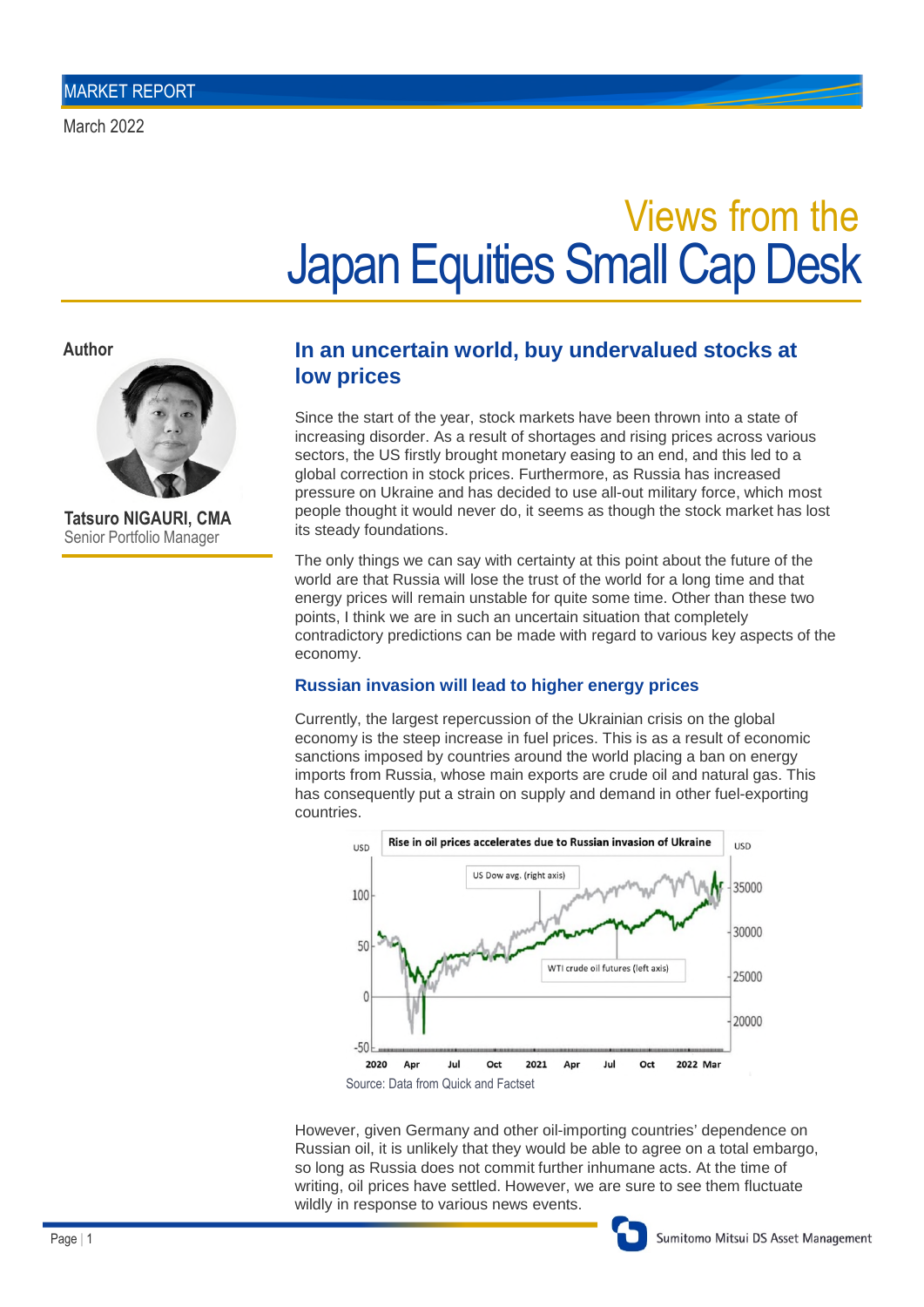Long-term energy measures include strengthening nuclear power and renewable energy sources, such as solar and wind power, to reduce dependence on imported fuels. However, the short-term effects are limited and with any of these energy sources, there are associated political issues. Rising fossil fuel prices will increase the burden on consumers, making it difficult to raise energy prices any further in order to finance the measures required.

In Europe, where renewable energy adoption is higher, electricity prices have seen a sharp rise recently, triggered by the instability of wind power. As such, it will prove difficult to make renewable energy more widespread unless new methods to balance supply and demand are introduced.

As for other basic materials, we are similarly seeing a significant increase in prices in many cases. However, further price increases, including for fuel, could cool the global economy itself. With regard to economic trends, they also require more attention than in normal times, but here too we find a mass of uncertainties.

At present, there does not seem to be a global decline in consumer confidence amid the current climate of uncertainty. Now that restrictions on people's activities in response to the coronavirus are easing outside East Asia, the situation is likely to remain stable for some time, at least for those who have the financial resources. As for those who lack financial resources and have nothing to benefit from inflation, life is expected to gradually become more of a struggle, thus it will be necessary to monitor the situation closely, including the relief measures provided by national governments.

For companies in the manufacturing sector, the demand side is looking favourable due to shortages and rising prices, at least for the most part. However, there are large disparities arising between countries, industries and individual companies in terms of their ability to fully pass on or absorb increases in raw material prices and logistics costs. In addition, as pointed out previously in this column, the trend of inventories accumulating as a result of supply issues or intentionally stockpiling as a response to strained logistics is growing further, and there is concern that this may have a terrible effect when the gears begin to turn in the opposite direction.



In terms of monetary policy, it is unclear whether there will be a rapid end to easing, as had been anticipated prior to the invasion of Ukraine. We believe that a hasty tightening of monetary policy is unlikely to bring orderly calm to the economy as a whole, and could be more destabilising by inflicting serious damage on just a few sectors.

Sumitomo Mitsui DS Asset Management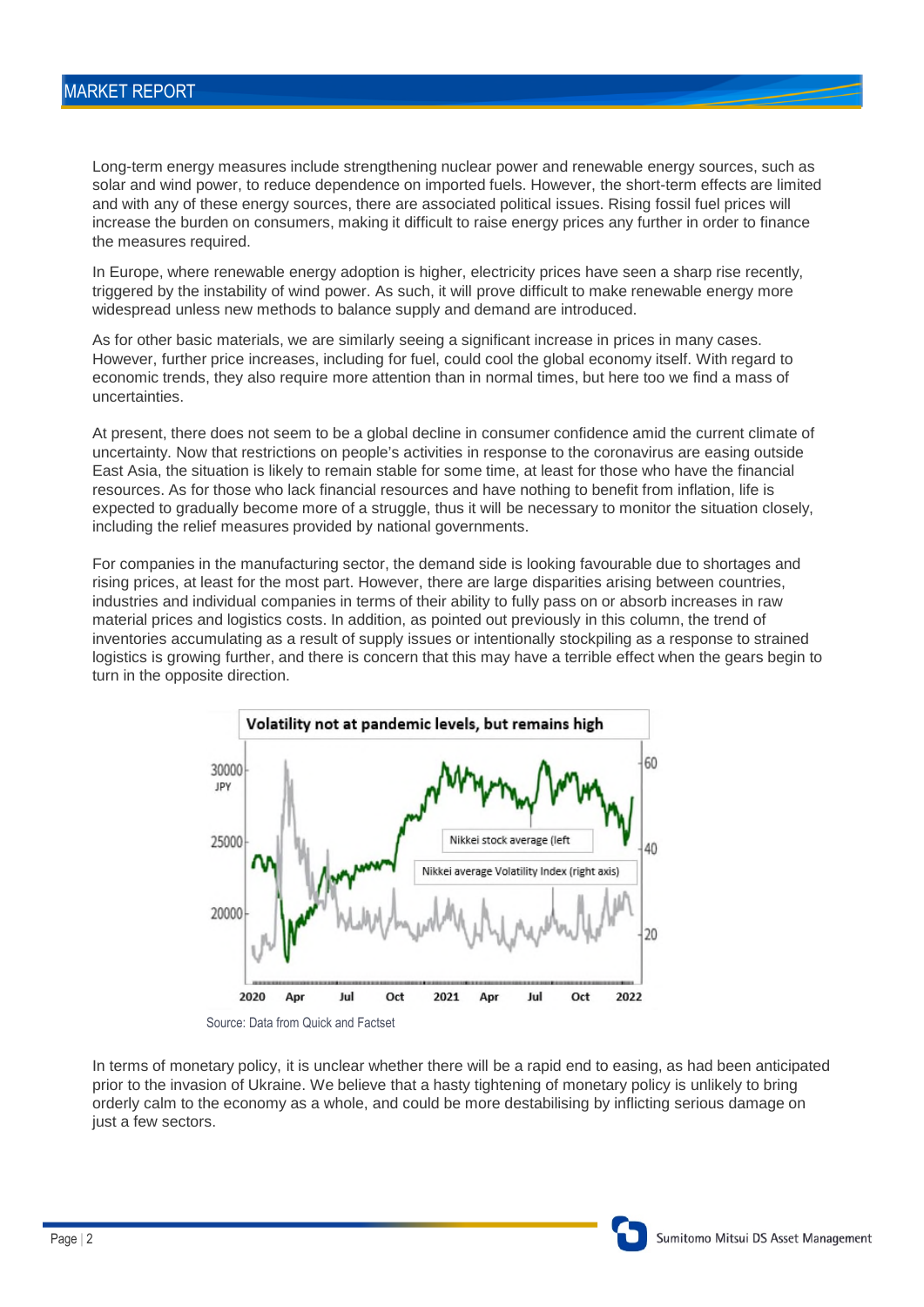However, if one expects the world to maintain a certain order without heading towards a catastrophic situation, then the current decline in stock prices can be seen as a buying opportunity. In the early stages of the coronavirus pandemic, when there were fears that the infection would spread from China to the rest of the world and global stock prices fell sharply, but after the pandemic actually spread, stock prices recovered despite the fact that we are still facing so many related problems.

#### **All risks are inevitable**

When it comes to stock selection in times of heightened uncertainty, one approach may be to avoid risk altogether and carefully select companies that are considered absolutely safe. However, I do not believe that all risks can be avoided in a situation where so many different and sometimes diametrically opposed risks can be anticipated. I believe that a selective strategy is dangerous because stocks that investors may consider as 'safe havens' are at risk of extremely large price declines when negative news comes out.

Rather, I am currently trying to focus on spreading my investments thin and wide in varied types of undervalued stocks. Such as companies that are minimally affected by inflation risk, companies that are expected to pass on higher costs, stocks that have been left undervalued for a long time or emerging stocks that have become undervalued considering their growth potential due to the sharp decline since the end of last year. Through this diversification, I am seeking to reduce risk while targeting the rebound.

The key to this strategy is not to chase the upside when the stocks you have been buying rebound sharply, but to move on to other stocks (and take profits if the rebound is substantial). With the current degree of uncertainty in the world, it is unlikely that a new, strong stock recovery story will emerge. My abiding belief is that the best way to reduce risk is to concentrate on selecting undervalued stocks at lower prices.

*Source: Based on an article by Tatsuro NIGAURI, published in The Nikkei Online Edition on 29 March 2022.*

#### **For more information contact:**

| <b>Business Development and Client Relations</b> |  |
|--------------------------------------------------|--|
|                                                  |  |

**Contacts for non-EEA investors:**

| Contacts for non-EEA investors:                                                                                                   |                      |                  |
|-----------------------------------------------------------------------------------------------------------------------------------|----------------------|------------------|
| Junya OKADA                                                                                                                       | +44 (0) 7534 060 236 |                  |
| Jennifer SANDS                                                                                                                    | +44 (0) 7534 060 362 |                  |
| Marius ERIKSEN                                                                                                                    | +44 (0) 7534 058 983 |                  |
| Email: uksales@smd-am.co.jp                                                                                                       |                      |                  |
| Sumitomo Mitsui DS Asset Management (UK) Limited<br>5 King William Street, London, EC4N 7DA<br>United Kingdom<br>www.smd-am.co.uk |                      |                  |
| <b>Contacts for EEA investors:</b>                                                                                                |                      |                  |
| Marius ERIKSEN                                                                                                                    |                      | +352 691 213 245 |
| Email: marius.eriksen@kroll.com                                                                                                   |                      |                  |
| Duff & Phelps (Luxembourg) Management Company S.a.r.l.<br>1 Jean Piret, L-2350<br>Luxembourg<br>www.duffandphelps.com             |                      |                  |

#### **About Tatsuro NIGAURI, CMA**

Mr Tatsuro Nigauri is a highly experienced Japanese small-cap equities manager based in Tokyo. He joined the firm in October 2002 and has managed the Japan Equity Small Cap Absolute Value strategy since its inception in 2004 and the UCITS funds since their launch in 2017. He started his career as a research analyst at the Daiwa Institute of Research in 1991.

Mr Nigauri is an award-winning manager and has received many accolades, including the Lipper Fund Awards Japan (2012, 2013 and 2016), the R&I (Rating and Investment Information) Fund Awards (consecutive years from 2012-2019) and the J Money Fund Awards (2016 and 2017). He obtained a BA degree in economics from the University of Tokyo in Japan, and is a Certified Member Analyst of the Security Analysts Association of Japan.